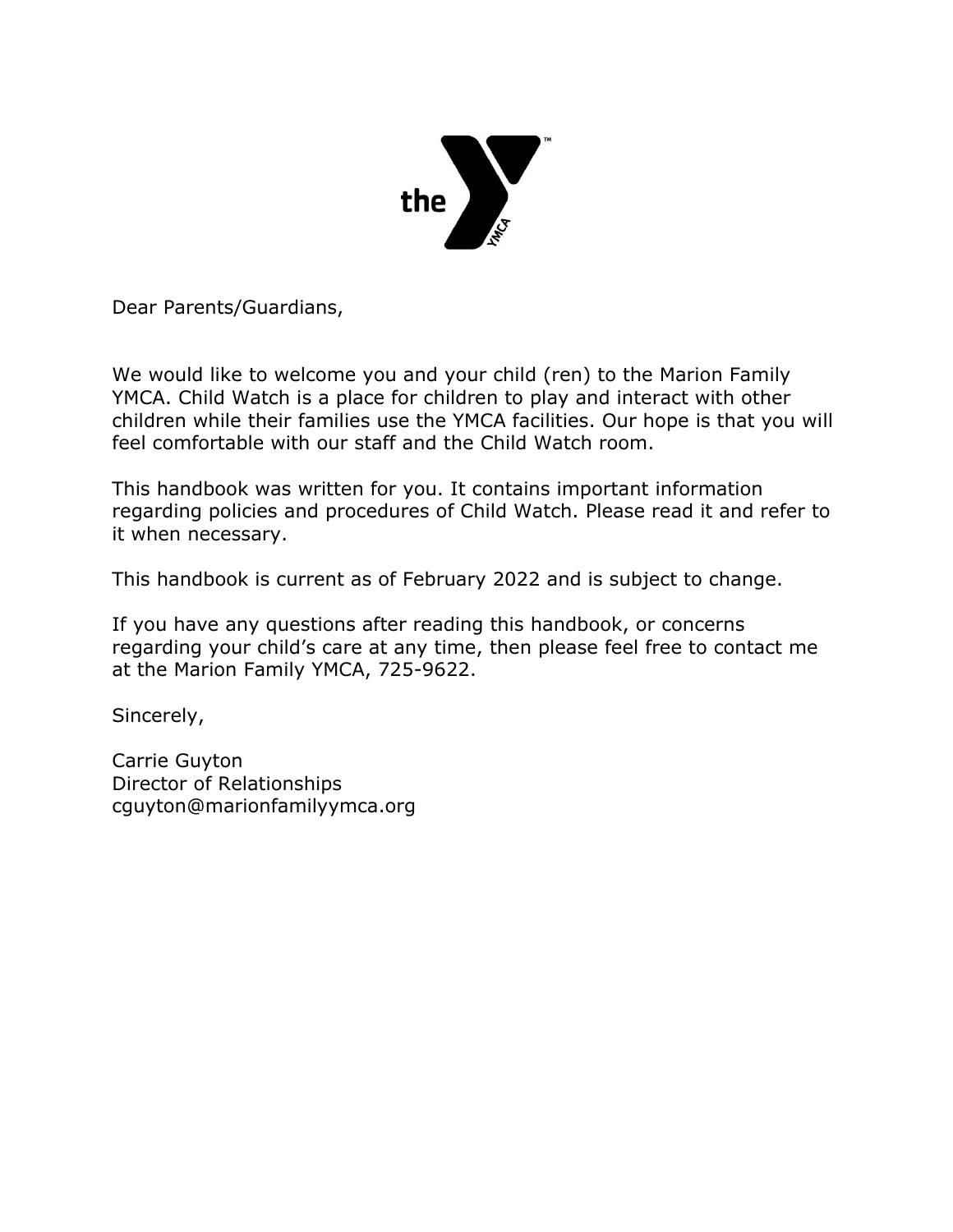### **OUR PHILOSOPHY**

Child Watch exists for the purpose of providing a safe nurturing environment for children while parents utilize the YMCA facility.

Our collective spirit is characterized by Caring, Honesty, Respect, and Responsibility.

We are respectful of the beliefs, values, and cultural diversity of the children and their families.

We will guide children toward open communication when conflict arises, identifying together respectful, peaceful solutions. As adults, we will model this same behavior among ourselves.

At the YMCA, we build strong kids, strong families, and strong communities.

#### **AGES SERVED**

Child Watch serves children 18 months through 8 years old.

Parents must accompany their children to and from the Child Watch room, sign them in upon arrival, and sign them out upon departure, without exception. They must put their name, child (ren)'s name, where adult will be in the building, time signed in, and time signed out on the Marion Family YMCA Child Watch Sign In/Sign-Out Sheet.

### **Only 1 authorized parent/guardian during drop-off/pick up allowed in child watch**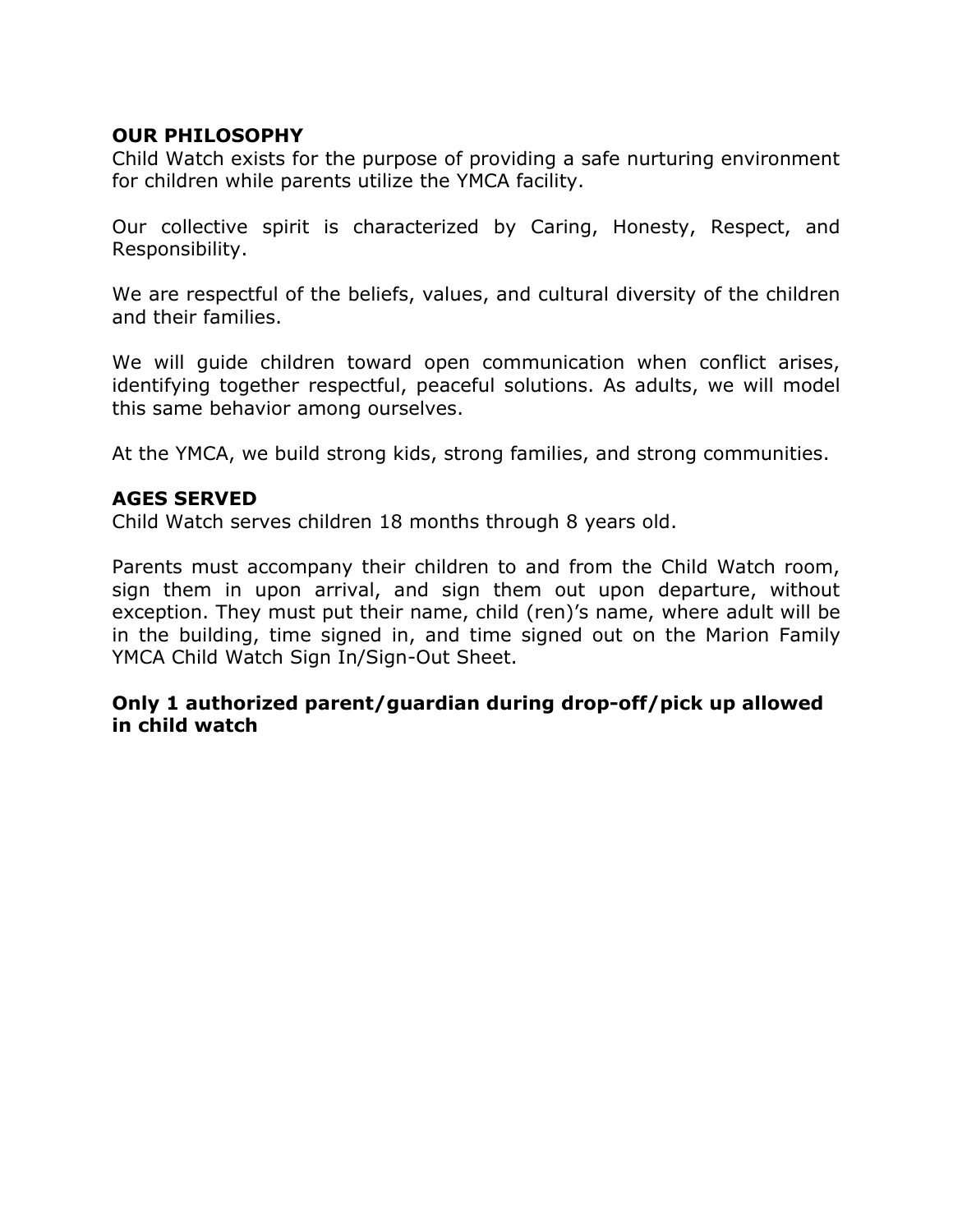# **CHILD WATCH ENROLLMENT INFORMATION**

• A waiver form will need to be filled out before your first visit.

# **CHILD WATCH PROTOCOLS**

- All children will be required to wash their hands before entering child watch in the lobby restroom.
- Parent must not arrive any sooner than 5 minutes before Child Watch opens.
- One parent is allowed in Child Watch to check their child/children in. The parent is only allowed right inside the door.
- Staff will place a name tag on the child's back after they enter the room.
- You will be required to fill out a waiver before you come into Child Watch. If you have not filled one out, you will need to go to the Member Service Center before entering Child Watch.
- Child Watch staff will wear face masks.
- There will be limited toys and they will be disinfected
- No outside toys will be allowed.
- Food and drinks are not permitted in Child Watch for allergy and safety reasons.
- You may have your child/children bring in a water bottle (water only) with the child/children's name on the bottle and already filled with water.
- No strollers, car seats, binkies, etc. will be allowed in Child Watch.
- Child Watch is subject to close if staff is ill.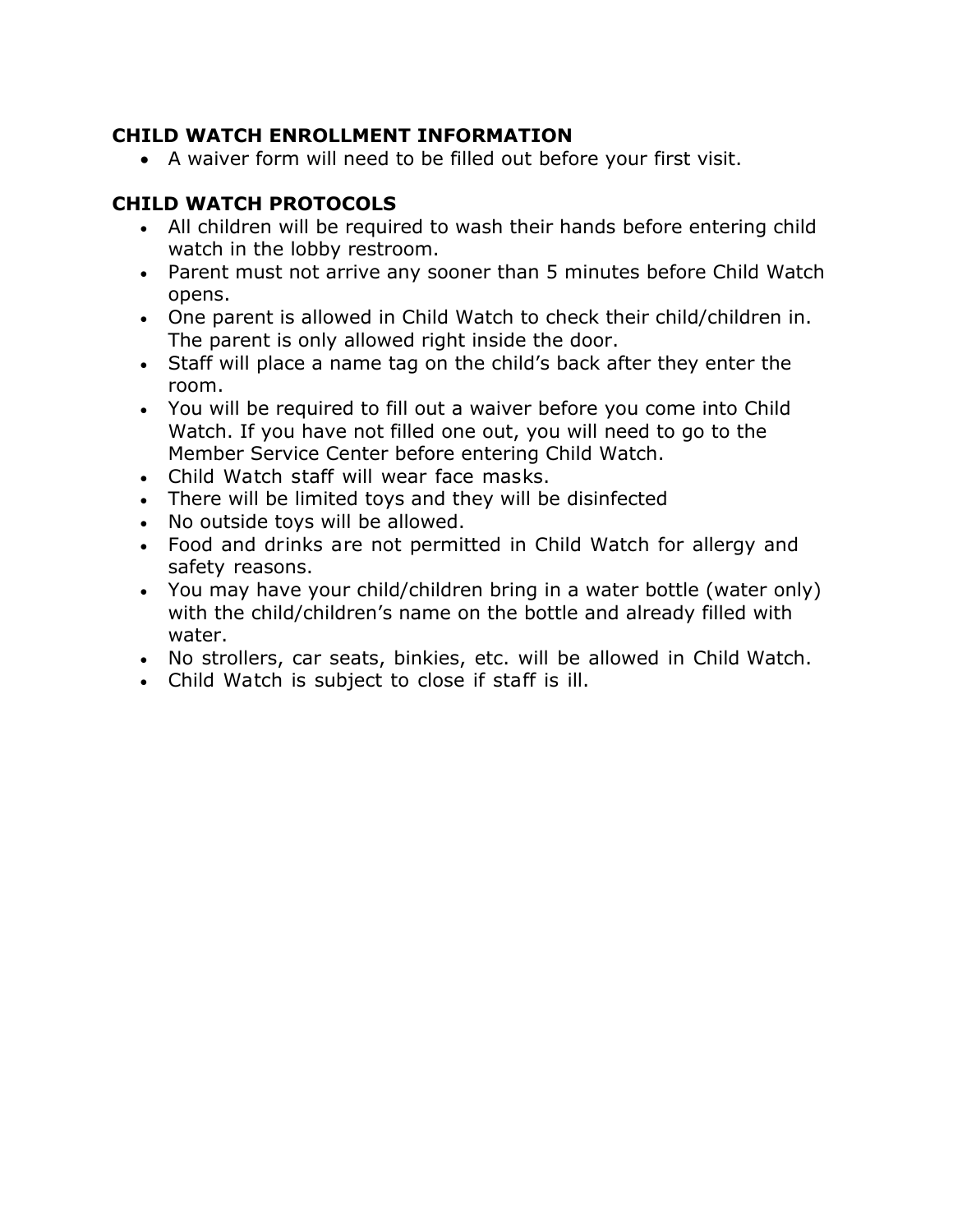### **PARENT RESPONSIBILITIES**

Parents or guardians must be in the YMCA building at all times when their child is in the Child Watch room. The parent or guardian that signs their child (ren) in to Child Watch must sign them out, unless otherwise specified on the attendance sheet. All parents or guardians are required to wear a mask when dropping off or picking up their child. All Child Watch participants must be signed in and out by their parent or guardian, or a preauthorized adult who is 18 years of age or older. Child Watch participants will not be released to anyone without prior written notification.

If someone other than the person dropping the child off is picking up the child(ren), please make sure to indicate the person's name on the sign in/out sheet. This person also must be listed as an authorized adult on the master file. If this is not done, the child will not be released and you will be called back to Child Watch.

When children are not comfortable in the Child Watch room and are upset for at least 10 minutes, the parent will be asked to come to help soothe the child. If successful, the parent may leave the child and go back to the activity in the Y. If the child becomes upset again, we may ask the parent and child to try Child Watch at another time.

### **MAXIMUM TIME**

Your child (ren) **cannot** be left for more than **2 hours and 15 minutes, PER DAY** and you must remain in the building at all times.

## **CHILD WATCH ILLNESS POLICY**

Children are to be free from any communicable disease, which includes diarrhea, vomiting, any colored nasal, and eye or ear drainage. Any temperature of 100 degrees or above will require removal from Child Watch. Staff may also remove a child who is demonstrating obvious discomfort. The YMCA will provide documentation for exposure to a communicable disease.

## **MEDICATION**

Child Watch staff cannot administer any medication. If a child is in the Child Watch room and needs medication, a parent or guardian will need to administer the medication.